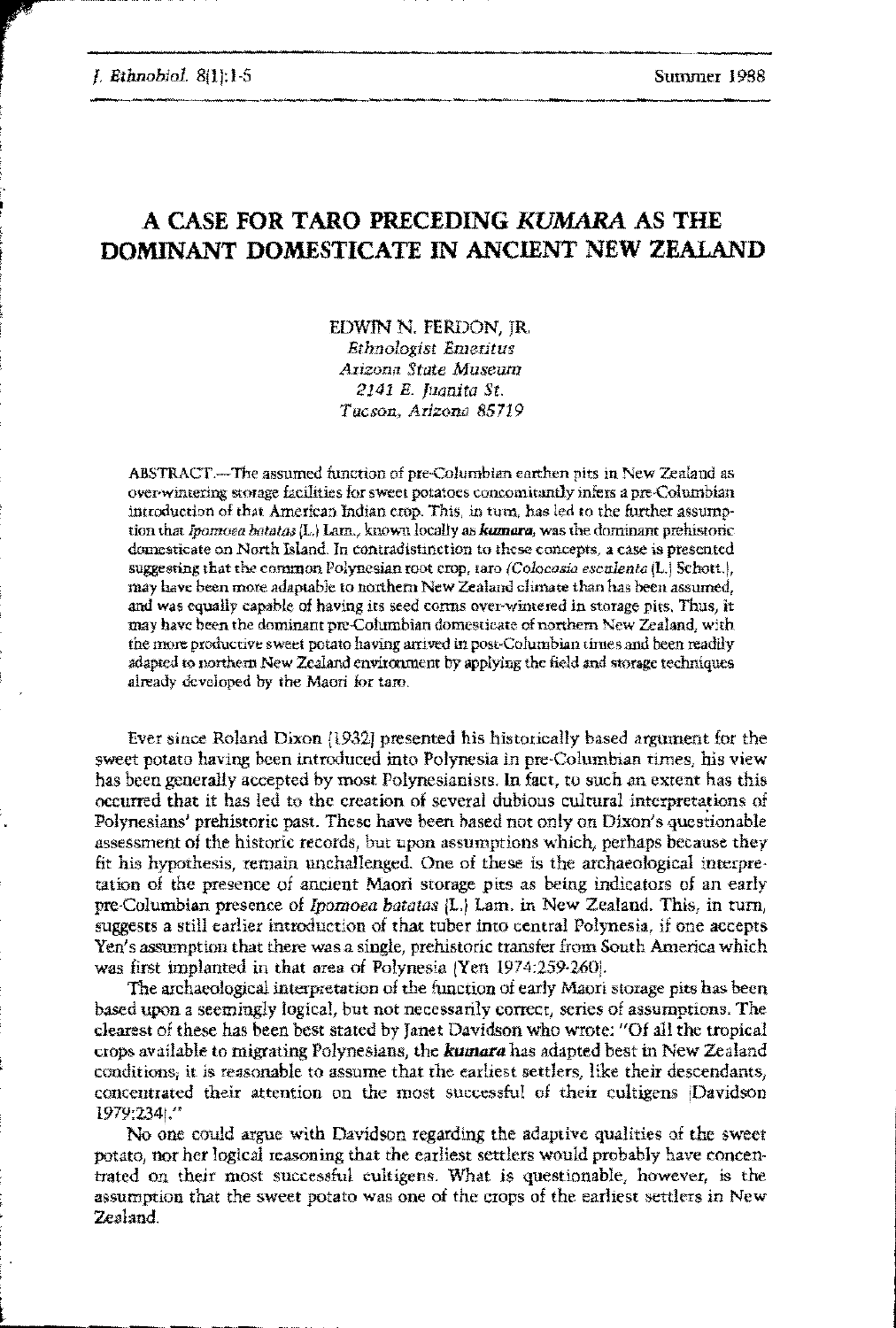This idea scems to have been given its strongest support by yet another assumption based upon an attempt to interpret the function of a special type of prehistoric struc· ture, thought to have been for storage, by applying historic ethnographic analogy. This **was the rectangular<sup>l</sup> roofed, semi-pit structure whose function as a sweet potato storage** facility was originally suggested by Jack Golson in 1959. These had been excavated by him at an Archaic site at Sarah's Gully. Since it was known that historic Maori had stored sweet potatoes in pits to serve as seed stock for the following spring planting, Golson applied ethnographic analogy to suggest a similar function for the Sarah's Gully struc· tures. Since the radiocarbon dates for the site fell within the fourteenth century, by inference sweet potatoes had to have been in cultivation during that period of time (Golson 1959:45]. This initial interpretation became sufficiently accepted that by 1970 R. G. Law **found no reason to hesitate in stating in a footnote that liThe vast majority of pits** excavated in New Zealand can have served no other function but *kumara* storage (Law 1970:114, ft. nt. 21." However, in his final remarks he confessed that while evidence pointed to agriculture being early in New Zealand, the presence of the sweet potato at that time could only be inferred (Law 1970:125].

Yet another argument for an early pre-Columbian introduction of the sweet potato has to do with what is seen as the need for an extended length of time for it to have adapted to New Zealand's cooler climates IO'Brian 1972:349; Yen 1974:3071. While **varieties of 1.** *batatas* **must vary in their adaptive capabilities, the time factor need not** have been overly excessive. At least we know that those that were introduced into the eastern seaboard of the United States, almost certainly from the Caribbean islands, appear not to have required a particularly long time to adapt to those cooler climates. Consider, for example, that the first English settlement in that region was Jamestown, Virginia, founded in  $1607$ , and that by  $1642$  sweet potatoes were reported as one of the crops growing in Virginia. Thus, no more than 35 years was needed for the sweet potato to adapt to the climatic conditions of the seaboard between the latitudes of 37 and 38 degrees North. By 1764, 122 years later, the tuber was reported as heing in general use in New England, which would place the sweet potato about 4O'N. [Hedrick 1972:3151. A time span of no more than 157 years, and probably less, was required for adaptation **to those more extreme temperate environments.**

While this is no attempt to equate precisely the environmental factors of the eastern seaboard with those of North Island, New Zealand, the historically recorded adaptive time element in the former region strongly suggests that no overly great amount of time need be envisaged for the adaptation of the sweet potato to at least the northern portion of the latter region. Therefore, the argument that its adaptation is an indication of its early pre-Columbian introduction into New Zealand would appear to be doubtful at best.

Since there is no solid evidence that the sweet potato was a pre·Columbian crop in New Zealand, there remains the possibility of its having been an early post-Columbian introduction. It would thus seem equally plausible to assume that the store of crops brought by the earliest agricultural settlers were only those of southeast Asian origin. Of these, historical records would seem to show that taro, *Colocasia esculenta* [L.] Schott, has proven to have adaptive qualities that have allowed it to grow in the wanner areas of the subtropics both to the north and south of the equator. For example, in Europe it was reported at an early date to be growing in Portugal and southern Italy, which would place it in the latitude of  $40^{\circ}$ N. (Candolle 1967:74). It was also noted as being cultivated in Japan (Hedrick 1972:1861, where it was probably limited to that country's subtropical zone. This latter extends north on the east coast of Honshu to about 36'N. and on its west coast to only ahout 34°3O'N. {Spencer 1954:403, Fig. 1361.

South of the equator, in New Zealand, there appears to have been a belief that taro was limited to the more northern areas of North Island (Groube 1967:21-22). However, although Cook recorded sweet potatoes and yams *{Dioscorea* spp.1 growing around Tolaga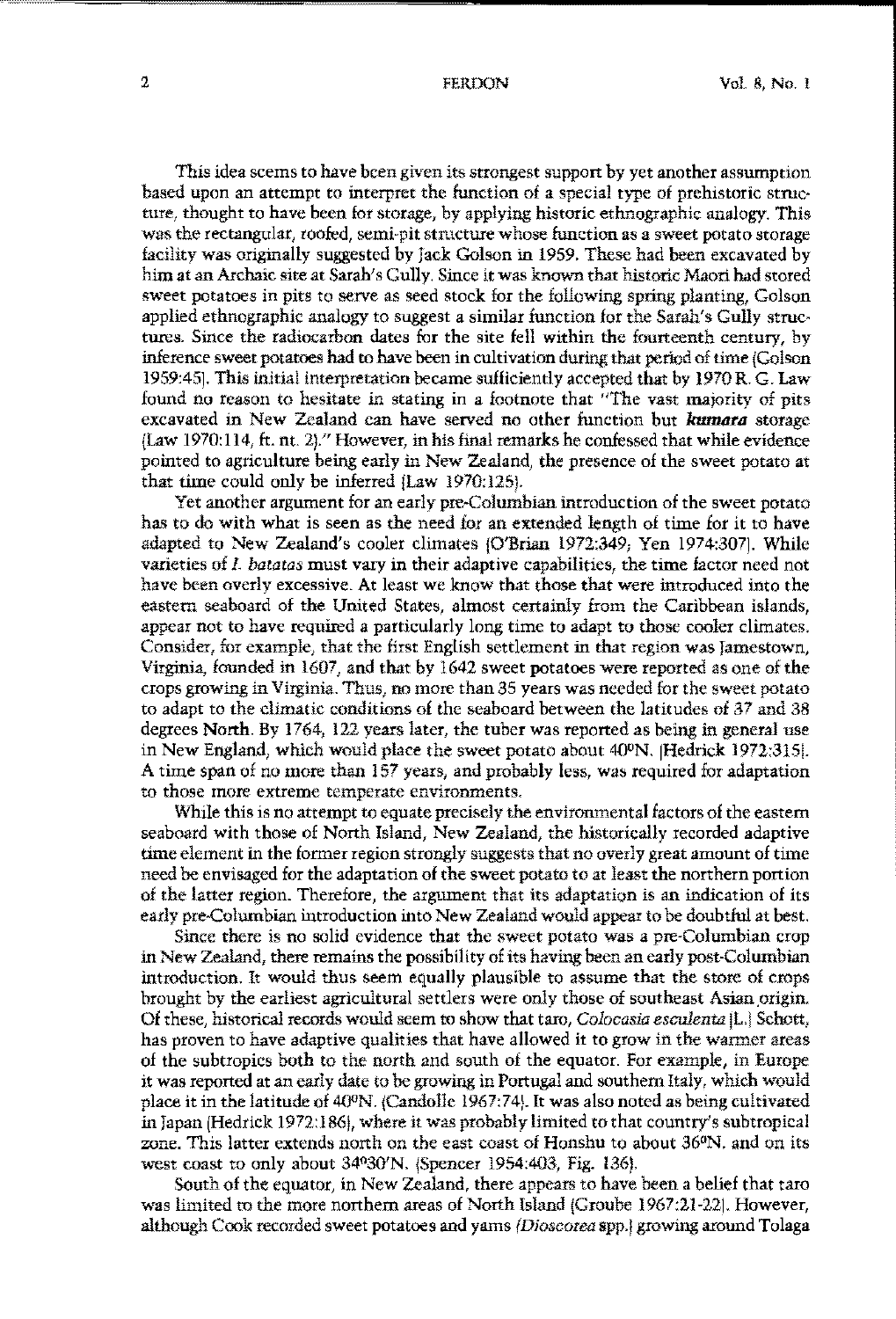$\overline{\phantom{a}}$ 

I i

Bay on the east eoast of North IsJand at about 38°30'S. [Cook 1955, 1:186·87), his naturalist, Sydney Parkinson, identified the latter crop not as yams but as taro (Parkin. son 1784:96-98). That this was eorreet is supported by both Parkinson and the other expedition naturalist, Joseph Banks, who reported no yams until the Bay of Islands was reached at about 34°30'S. In addition, the latter noted "cocos," the early vemacular name for taro, growing at Anaurn Bay. just north of Tolaga Bay IBanks 1963, I:417). That some unidentified varieties of taro have been known to grow somewhat farther south than 4O"S. is indicated by R. Garry Law who cited E. Dieffenbach a8 referring to taro being grown in Queen Charlotte Sound (Law 1969:26). While this may have represented a historically introduced variety, at least it illustrated the adaptive capabilities ofthe plant. Regardless, on the basis of Parkinson and Banks, it would appear that taro was not always limited to the northernmost portion of North Island, and thus could have heen a far more important prehistoric food crop than has been assumed. Accepting this as a possibility, it is worth returning to the subject of the pre·Columbian storage structures.

So well established has been the assumption of an early cultivation and storage of **sweet potatoes that nobody in recent years seems to have seriously investigated the** possibility that such facilities might have original1y been used for taro. Yet, not only did Elsdon Best mention the use of storage pits for the taro cormlets used for seed stock lBest 1976:238,243), but some of Douglas Yen's Maori informants on the east coast of North Island cordirroed that such a practice had been common until quite recently. Furthermore, Yen noted that there were varieties of taro still being grown by the Maori in Northland and along the east coast that were capable of ovcr·wintering in the ground in favorable locations (Yen 1961:345).

Though there was knowledge of the former storage of taro corms in pits, it appears not to have been applied as a plausible alternative to the presumed sweet potato storage function of at least the Archaic pits. Such an alternative would do away with the need to assume a warmer climate having had to exist in order for the sweet potato to have initially survived early introduction using only traditional tropieal agrieultural tech· niques which did not require storage, as envisaged by Yen IYen 1974:29, 298·3011. In other words, had the earliest agricultural settlers arrived on North Island *without* the sweet potato, but with an adaptive variety of taro, such as was still growing in Northland in 1961, climatic deterioration need not have had to be a eonsideration. The initial agricultural requirements of what surely was a small founding population could have been served by those initial corms and their offspring that had been planted in the more favorable locations, not to mention the gourd and the less adaptive yam that may have come witb them. As the population increased, and the need to grow additional taro beyond the **limited favorable locations became necessary, the time factor** involved in **such** population growth would have been sufficient for the innovative experimentation in developing a technique of over·wintering the seed taro in prepared storage pits. Having once developed this technique, such knowledge, perhaps accompanied by minor varia· tions, would have been available when the sweet potato finally did make its appearance in New Zealand at a later date.

That taro can be stored in subtropical regions has been proven in the United States in at least one area. Experiments by the U.S. Department of Agriculture in growing taro for commercial purposes in the humid subtropical southern states, found that extended storage for such a crop was quite feasible. It was determined that both the corms and eormlets, especially the latter, could be stored in ventilated, dry basements for a number of months, the cormlets up to six months, without sprouting. However, the temperature had to be maintained at around  $50^\circ$ F.  $(10^\circ$ C.]. Lower temperatures, especially those approaching freezing, killed the buds. The foremost requirement before undertaking sueh storage was the need to cure the corms and cormlets under conditions of free ventilation for several days at the time of harvest [Young 1924:171. That such open air euring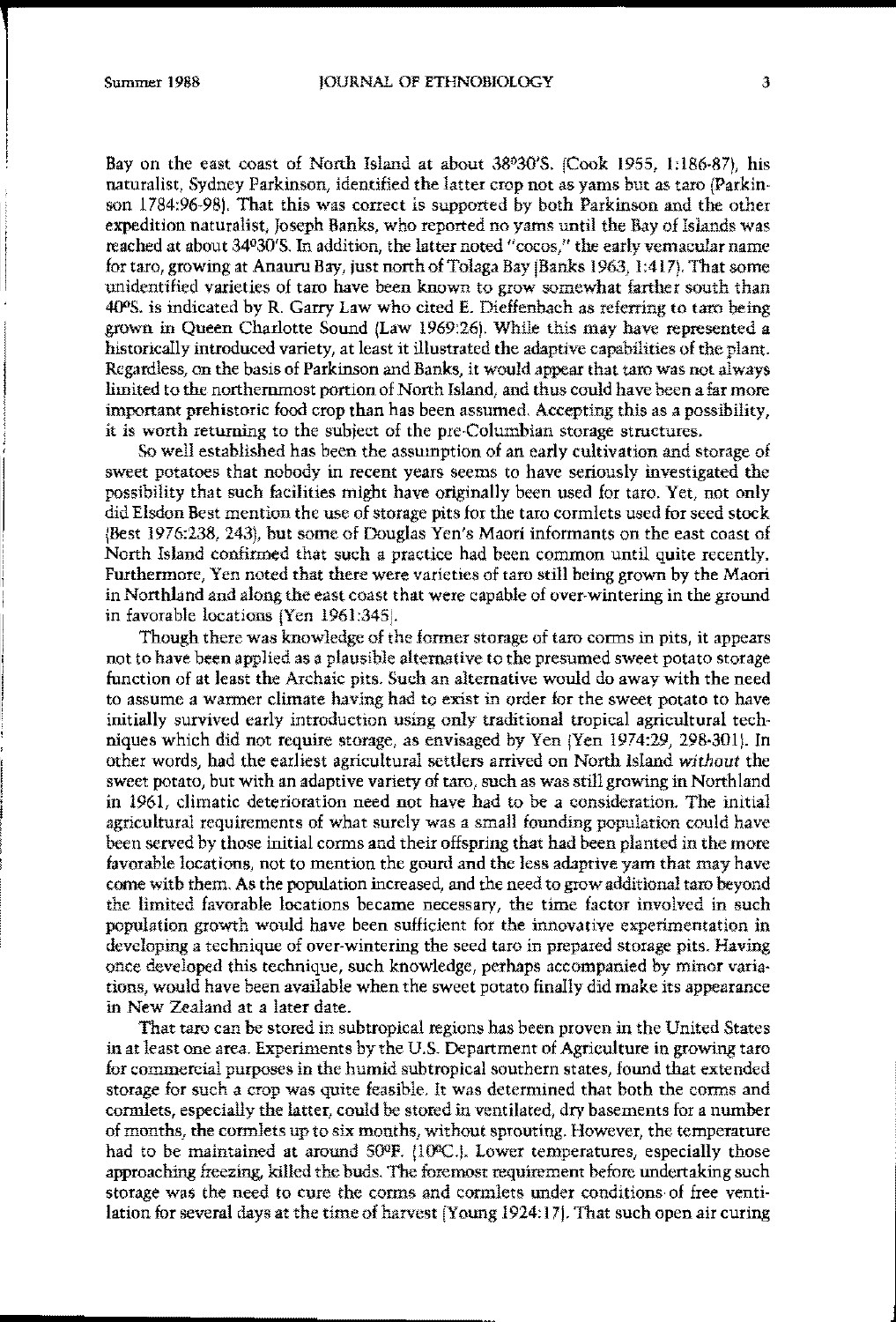before storage may have been practiced by the Maori was suggested by a statement by Best. He reported that in many cases harvested taro was not stored in food storage pits but stacked outdoors in conical heaps and covered with rushes or sedge grass (Best 1976:238), While this was interpreted by him as an optional storage technique, its real purpose may have been to cure the seed stock before final storage, Thus, considering the need for ventilation, dryness, and freedom from frost, the New Zealand rectangular, roofed, semi'pit structures, especially those with presumed drainage channels, may well have originally been made to accommodate the more limited storage time requirements **for over-Wintering taro, rather than sweet potato,**

Adding to this scenario that taro may have been the important early crop is the matter of its soil requitements, While wetland taro is best served by alluvialsoils in valley floors, dryland taro, although adaptable to a variety of soils, is reported to give best results when planted in well drained, friable soils (de la Pena 1983:167). This latter condition corresponds quite well with what has been assumed to represent prehistoric Sweet potato soils in New Zealand, especially those in which sand or gravel has been added (Law 1970:117; Bellwood 1979:3821, Indeed, Best i1976:2361 referred to Colenso's observation of taro fields covered with white sand, as well as judge ), A, Nilson's account of sand or gravel being phced in a layer over the soil (Best 1976:2411. He also referred to yet another source in which it was claimed that in planting taro in a hole, the connlets were surrounded with gravel [Best 1976:236]. In other words, the very soil additives that have been used as iodicators of fonner plantings of sweet potatoes, apply equally well in assuming the fonner presence of taro. That both may be correct is a possibility in that, with the introduction of the more productive sweet potato, fields formerly used for planting taro were turned over to the production of sweet potatoes,

Based upon the above considerations, it would seem that Groube was indeed correct when, 10 1967, he warned that the place of taro as a possible significant agricultural food had not been sufficiently considered in archaeological interpretation in New Zealand, and that the importance of the sweet potato was ouly based upon ethnographic analogy IGroube 1967:21-22), Nonetheless, there cannot be much doubt that when the more **productive and adaptive sweet potato did arrive<sup>J</sup> it soon became the more significant** of the two crops, Agaio, it is a question of when it arrived in New Zealand, and there are as yet no firm indications in the New Zealand archaeological record of when that might have taken place, It could have been a post-Columbian introduction from a source much closer to New Zealand than the often presumed Society Islands region. Gonzalez de Leza, chief pilot of Quiros' 1605-6 colonizing expedition from Peru, specifically stated that they had planted potatoes on Espiritu Santo in the New Hebrides (Markham 1967:3871\_ Although Dixon {1932:43) chose to accept this as a reference to the common potato, Solanum tuberosum L., such seems highly unlikely since S. tuberosum is a temperate crop of which varieties have ouly recently been successfully introduced into some of the tropical islands of the Pacific (Barrau 1958:58,  $87$ , 1961:61). It thus appears more probable, given Quiros' expedition having been victualled on the coast of Peru where l. *baratas* thrived, that de Leza's potatoes were sweet potatoes, Such could have diffused southward to New Caledonia and, as with Yen and Wheeler's 42-chromosone form of taro (1968:264), been transferred by an intentional or accidental human voyage southward **to New Zealand. As previously noted) its adaptation to at least the northern portion of** North Island need not have taken as long as has been conjectured, and with a pit storage technique for taro already in place, it would have been but a matter of applying this proven procedure to the more productive sweet potato to allow its further spread,